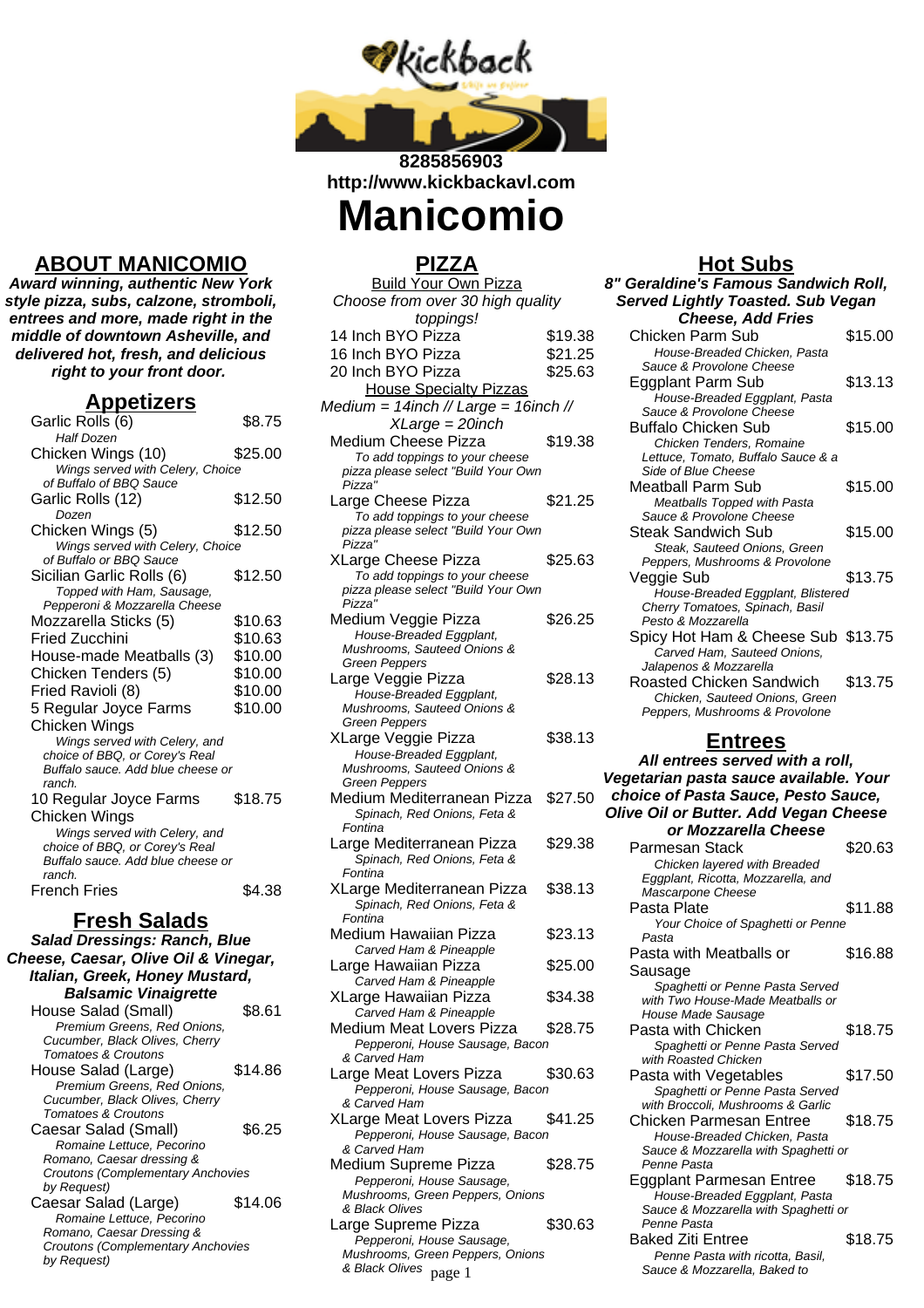Greek Salad (Small) \$7.50 Premium Greens, Red Onions, Cherry Tomatoes, Cucumber, Kalamata Olives, Feta & Croutons Greek Salad (Large) \$17.99 Premium Greens, Red Onions, Cherry Tomatoes, Cucumber, Kalamata Olives, Feta & Croutons Crispy Chicken Salad \$20.31 Premium Greens, Breaded Chicken, Cherry Tomatoes, Red Onions, Cucumber, Mozzarella & Croutons

### **Strombolis**

#### **Served with a Side of Pasta Sauce. Sub Vegan Cheese \$2.25**

Veggie Stromboli \$17.98 House-Breaded Eggplant, Spinach, Mushrooms & Fontina Meat Stromboli \$17.98 Pepperoni, House Sausage, Carved Ham, Onions & Mushrooms Build Your Own Strombolis \$17.98 Choose 2 Free Toppings  $(1.25/1.88$  for Additional)

#### **Calzones**

#### **Made with Ricotta and Mozzarella Served with a Side of Pasta Sauce. Sub Vegan Cheese \$2.25**

| ουν ντγαιι υποτοτ φ2.2υ       |         |
|-------------------------------|---------|
| Veggie Calzone                | \$17.98 |
| Sauteed Onions, Mushrooms &   |         |
| Spinach                       |         |
| Meat Calzone                  | \$17.98 |
| Pepperoni, House Sausage &    |         |
| Carved Ham                    |         |
| <b>Build Your Own Calzone</b> | \$17.98 |
| Choose 2 Free Toppings        |         |
| (1.25/1.88 for Additional)    |         |
|                               |         |

#### **Gluten Free Pizzas**

**Choose from your favorite pizzas on Gluten Free Crusts, all GF pizzas are 10 inch** Build Your Own GF 10 inch \$15.00 Pizza GF Cheese Pizza \$15.00 To add toppings to your cheese pizza please select "Build Your Own Pizza" GF White Pizza \$25.00 Olive Oil & Garlic Base, Mozzarella, Ricotta & Parmesan GF Quattro Formaggio \$25.00 Smoked Mozzarella, Parmesan, Fontina & Mozzarella GF Veggie Pizza  $$26.25$ House-Breaded Eggplant, Mushrooms, Sauteed Onions & Green Peppers GF Mediterranean Pizza \$27.50 Spinach, Red Onions, Feta & Fontina GF Margherita  $$27.50$ Olive Oil & Garlic Base, Blistered Cherry Tomatoes, Mozzarella, Fresh Mozzarella & Basil GF Smokie Artichokie Pizza \$28.13 Artichokes, Blistered Cherry Tomatoes, Mozzarella & Smoked Mozzarella. Served with a Wedge of Lemon. 2018 Stoobie Award winner - "PIZZA OF THE YEAR"! GF AshVegan Pizza \$28.75 Garlic, Spinach, Artichokes & Sun Dried Tomatoes with Vegan **Mozzarella** GF Ashevillian Pizza \$23.13 Pepperoni, Banana Peppers &

| Pepperoni, Banana Peppers & |  |
|-----------------------------|--|
| Ranch                       |  |

| XLarge Supreme Pizza                 | \$41.25 |
|--------------------------------------|---------|
| Pepperoni, House Sausage,            |         |
| Mushrooms, Green Peppers, Onions     |         |
| & Black Olives                       |         |
| Medium White Pizza                   | \$25.00 |
| Olive Oil & Garlic Base,             |         |
| Mozzarella, Ricotta & Parmesan       |         |
| Large White Pizza                    | \$26.88 |
| Olive Oil & Garlic Base,             |         |
| Mozzarella, Ricotta & Parmesan       |         |
| XLarge White Pizza                   | \$38.13 |
| Olive Oil & Garlic Base,             |         |
| Mozzarella, Ricotta & Parmesan       |         |
| Medium Margherita Pizza              | \$27.50 |
| Olive Oil & Garlic Base, Blistered   |         |
| Cherry Tomatoes, Mozzarella, Fresh   |         |
| Mozzarella & Basil                   |         |
| Large Margherita Pizza               | \$29.38 |
| Olive Oil & Garlic Base, Blistered   |         |
| Cherry Tomatoes, Mozzarella, Fresh   |         |
| Mozzarella & Basil                   |         |
| XLarge Margherita Pizza              | \$40.63 |
| Olive Oil & Garlic Base, Blistered   |         |
| Cherry Tomatoes, Mozzarella, Fresh   |         |
| Mozzarella & Basil                   |         |
| Medium Ashevillian Pizza             | \$23.13 |
| Pepperoni, Banana Peppers &          |         |
| Ranch                                |         |
| Large Ashevillian Pizza              | \$25.00 |
| Pepperoni, Banana Peppers &          |         |
| Ranch                                |         |
| XLarge Ashevillian Pizza             | \$34.38 |
| Pepperoni, Banana Peppers &          |         |
| Ranch                                |         |
| Medium Quattro Formaggio             | \$25.00 |
| Pizza                                |         |
| Smoked Mozzarella, Parmesan,         |         |
| Fontina & Mozzarella                 |         |
| Large Quattro Formaggio Pizza\$26.88 |         |
| Smoked Mozzarella, Parmesan,         |         |
| Fontina & Mozzarella                 |         |
| <b>XLarge Quattro Formaggio</b>      | \$38.13 |
|                                      |         |
| Pizza                                |         |
| Smoked Mozzarella, Â Parmesan,       |         |
| Fontina & Mozzarella                 |         |
| <b>Medium Smokey Artichoke</b>       | \$28.13 |
| Pizza                                |         |
|                                      |         |
| Artichokes, Blistered Cherry         |         |
| Tomatoes, Mozzarella & Smoked        |         |
| Mozzarella. Served with a Wedge of   |         |
| Lemon. 2018 Stoobie Award winner -   |         |
| "PIZZA OF THE YEAR"!                 |         |
| Large Smokey Artichoke Pizza \$30.00 |         |
| Artichokes, Blistered Cherry         |         |
| Tomatoes, Mozzarella & Smoked        |         |
| Mozzarella. Served with a Wedge of   |         |
| Lemon. 2018 Stoobie Award winner -   |         |
| "PIZZA OF THE YEAR"!                 |         |
| <b>XLarge Smokey Artichoke</b>       | \$40.63 |
| Pizza                                |         |
| Artichokes, Blistered Cherry         |         |
| Tomatoes, Mozzarella & Smoked        |         |
| Mozzarella. Served with a Wedge of   |         |
| Lemon. 2018 Stoobie Award winner -   |         |
| "PIZZA OF THE YEAR"!                 |         |
| Medium AshVegan Pizza                | \$28.75 |
| Garlic, Spinach, Artichokes & Sun    |         |
| Dried Tomatoes with Vegan            |         |
| Mozzarella                           |         |
| Large AshVegan Pizza                 | \$30.63 |
| Garlic, Spinach, Artichokes & Sun    |         |
| Dried Tomatoes with Vegan            |         |
| Mozzarella                           |         |
| XLarge AshVegan Pizza                | \$41.25 |
| Garlic, Spinach, Artichokes & Sun    |         |
| Dried Tomatoes with Vegan            |         |

- Medium BBQ Chicken Pizza \$28.75 Roasted Chicken, Bacon, Red Onions, Pineapple & Basil, BBQ Sauce Base
- Large BBQ Chicken Pizza \$30.63 Roasted Chickan<sub>g B</sub>acon, Red

| Perfection<br>Alfredo Pasta<br>Creamy Alfredo Sauce with Penne                                                                                                                                                                       | \$18.75          |
|--------------------------------------------------------------------------------------------------------------------------------------------------------------------------------------------------------------------------------------|------------------|
| Pasta<br>Eggplant Rollatini                                                                                                                                                                                                          | \$17.50          |
| Rolled up Eggplant with Ricotta,<br>Mascarpone, Mozzarella & Spices.<br>Topped with Mozzarella & Baked to<br>Perfection. Served with a side of<br>Pasta<br>Tortellini<br>Three Cheese Tortellini Topped<br>with Your Choice of Sauce | \$17.50          |
| <u>Kids Menu</u>                                                                                                                                                                                                                     |                  |
| Kids Pasta Bowl<br>Plain, Butter or Pasta Sauce (Add<br>a Meatball)                                                                                                                                                                  | \$8.61           |
| Kids Pasta Alfredo<br>Kids 2 Chicken Tenders                                                                                                                                                                                         | \$9.38<br>\$6.25 |
| <b>Desserts</b>                                                                                                                                                                                                                      |                  |
| <b>Local Selection of Desserts from</b>                                                                                                                                                                                              |                  |
| <b>Geraldine's Bakery &amp; Italian Desserts</b>                                                                                                                                                                                     |                  |
| Cannoli                                                                                                                                                                                                                              | \$7.50           |
| Zeppole                                                                                                                                                                                                                              | \$7.50           |
| <b>HIDDEN ITEMS</b>                                                                                                                                                                                                                  |                  |
| <b>Cheese Pizza</b>                                                                                                                                                                                                                  | \$18.75          |
| To add toppings to your cheese<br>pizza please select "Build Your Own<br>Pizza"                                                                                                                                                      |                  |
| Sausage, Pepper & Onion Sub \$15.00<br>House-Made Sausage, Sauteed<br>Onions & Green Peppers (Pasta                                                                                                                                  |                  |
| Sauce Optional)<br>Veggie Pizza                                                                                                                                                                                                      | \$25.63          |
| House-Breaded Eggplant,                                                                                                                                                                                                              |                  |
| Mushrooms, Sauteed Onions &<br><b>Green Peppers</b>                                                                                                                                                                                  |                  |
| Pepper & Egg Sub                                                                                                                                                                                                                     | \$11.25          |
| Mediterranean Pizza                                                                                                                                                                                                                  | \$26.88          |
| Spinach, Red Onions, Feta &                                                                                                                                                                                                          |                  |
| Fontina                                                                                                                                                                                                                              |                  |
| Hawaiian Pizza<br>Carved Ham & Pineapple                                                                                                                                                                                             | \$22.50          |
| Supreme Pizza                                                                                                                                                                                                                        | \$27.50          |
| Pepperoni, House Sausage,                                                                                                                                                                                                            |                  |
| Mushrooms, Green Peppers, Onions                                                                                                                                                                                                     |                  |
| & Black Olives<br>White Pizza                                                                                                                                                                                                        | \$24.38          |
| Olive Oil & Garlic Base,                                                                                                                                                                                                             |                  |
| Mozzarella, Ricotta & Pecorino<br>Romano                                                                                                                                                                                             |                  |
| Margherita Pizza                                                                                                                                                                                                                     | \$26.88          |
| Olive Oil & Garlic Base, Roma                                                                                                                                                                                                        |                  |
| Tomatoes, Mozzarella, Fresh                                                                                                                                                                                                          |                  |
| Mozzarella & Basil<br><b>Meat Lovers Pizza</b>                                                                                                                                                                                       | \$27.50          |
| Ashevillian Pizza                                                                                                                                                                                                                    | \$22.50          |
| Pepperoni, Banana Peppers &                                                                                                                                                                                                          |                  |
| Ranch                                                                                                                                                                                                                                |                  |
| Quattro Formaggio Pizza<br>Smoked Mozzarella, Pecorino                                                                                                                                                                               | \$24.38          |
| Romano, Fontina & Mozzarella                                                                                                                                                                                                         |                  |
| Smokey Artichoke Pizza                                                                                                                                                                                                               | \$27.50          |
| Artichokes, Tomatoes, Mozzarella                                                                                                                                                                                                     |                  |
| & Smoked Mozzarella. Served with a                                                                                                                                                                                                   |                  |

Wedge of Lemon. 2018 Stoobie Award winner - "PIZZA OF THE YEAR"!